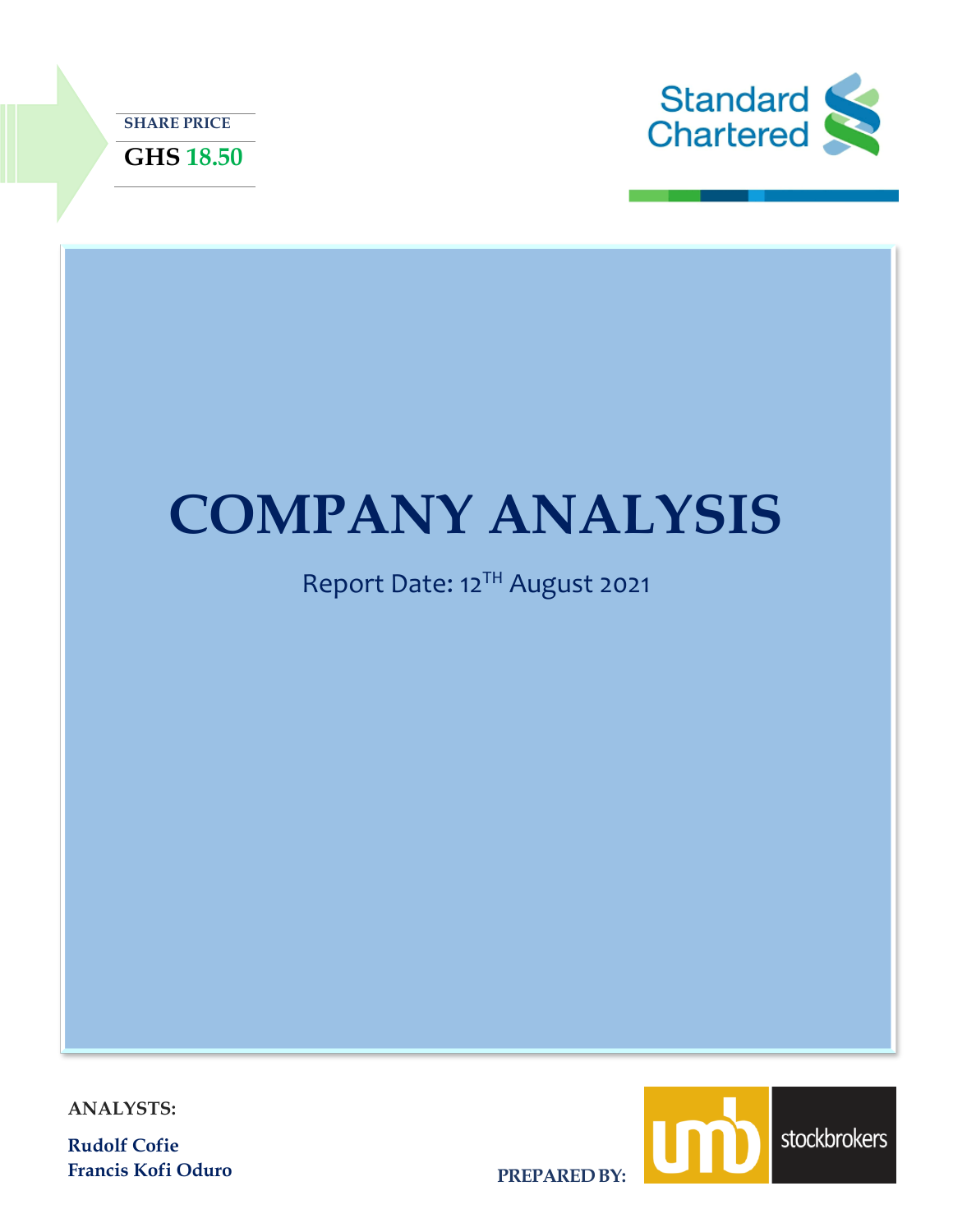# **CONTENT**

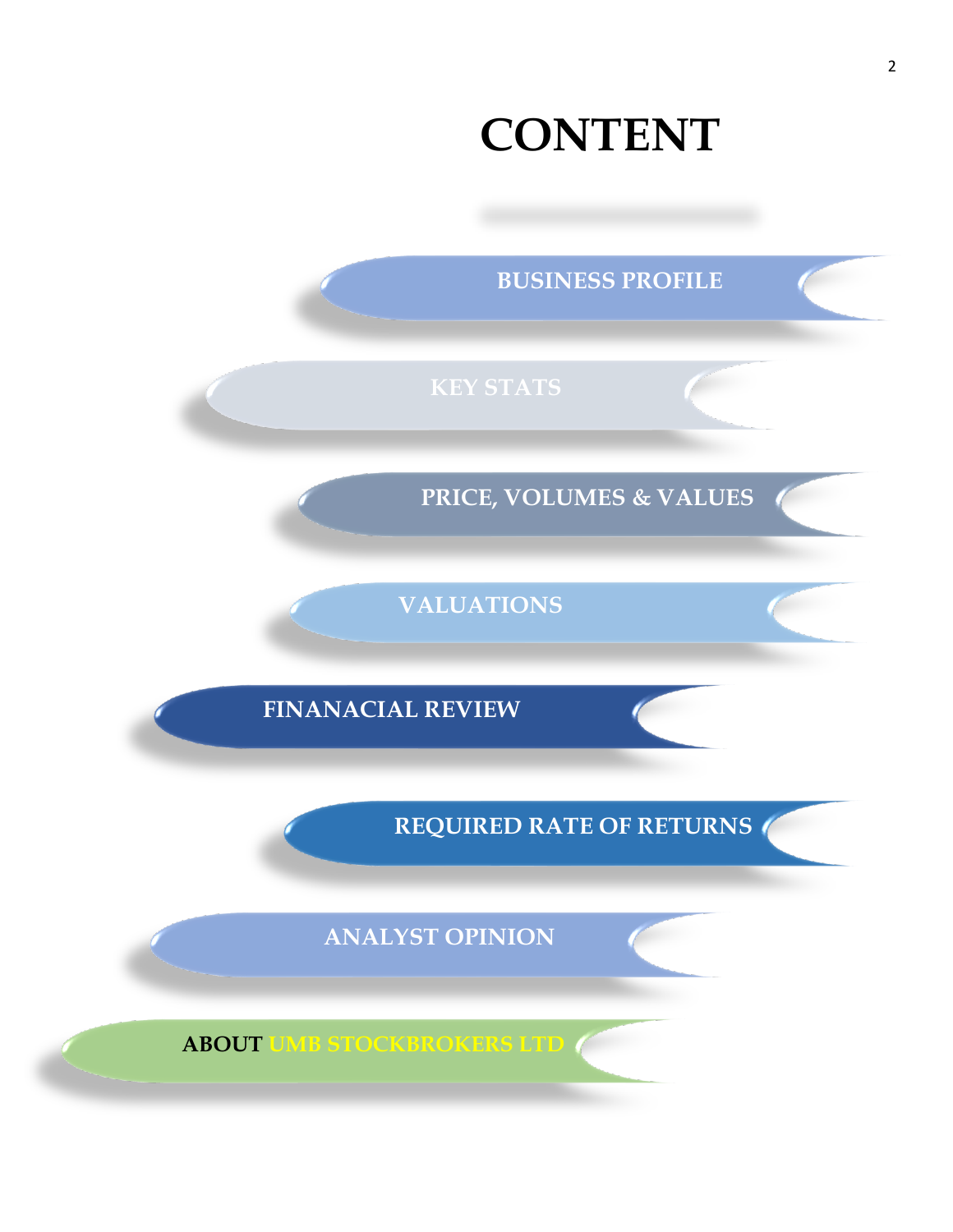

### **BUSINESS PROFILE**

Standard Chartered Bank Ghana Limited is the oldest commercial bank in Ghana and has been listed on the Ghana Stock Exchange since 1991. It began its operations in 1896 as the Bank of British West Africa and served as the Central Bank of the Gold Coast in the pre-independence era until 1953. The Bank has three client segments – Corporate and Institutional Banking, Retail Banking and Commercial Banking supported by five product groups – Transaction Banking, Financial Markets, Retail Products, Wealth Management and Corporate Finance.

Being Ghana's premier bank, Standard Chartered has been at the fore front of financial market development supporting trade and investment activities of their customers and clients. The Bank continues to support Ghana's diverse sectors of the economy, leading international loan syndications to finance key economic activities such as cocoa and the emerging oil and gas sector.

Capital Market development has been a key area of interest for Standard Chartered Bank. The Bank played a leading role in the creation of a secondary Fixed-Income market for bond trading to increase trading channels and improved price discovery for Investors and Issuers.

Standard Chartered continues to lead the way in the digital revolution in the banking industry. They are developing standardized digital platforms to meet rapidly changing client needs at the right scale and effectively engaging their clients across digital channels. With a cutting-edge mobile and online banking platform, their clients enjoy a consistent online experience across laptops or mobile devices and the convenience of banking from the location of their choice. In 2019, the Bank launched a full digital bank on mobile – SC Mobile providing end to end client onboarding and up to seventy in-branch service requests digitized on mobile.

Given the heritage and legacy, SCB provides thought leadership on key industry topics to help shape and build the banking and financial services industry by engaging key stakeholders such as regulators, policy makers and the Government.

Being part of an international banking group with footprints in 59 markets worldwide, SCB connects companies, institutions, and individuals to their world's fastest growing and most dynamic regions. Their heritage and values are expressed in their brand promise, here for good.

Standard Chartered Bank Ghana Limited has been the recipient of several local and international awards, demonstrating its leadership in the market.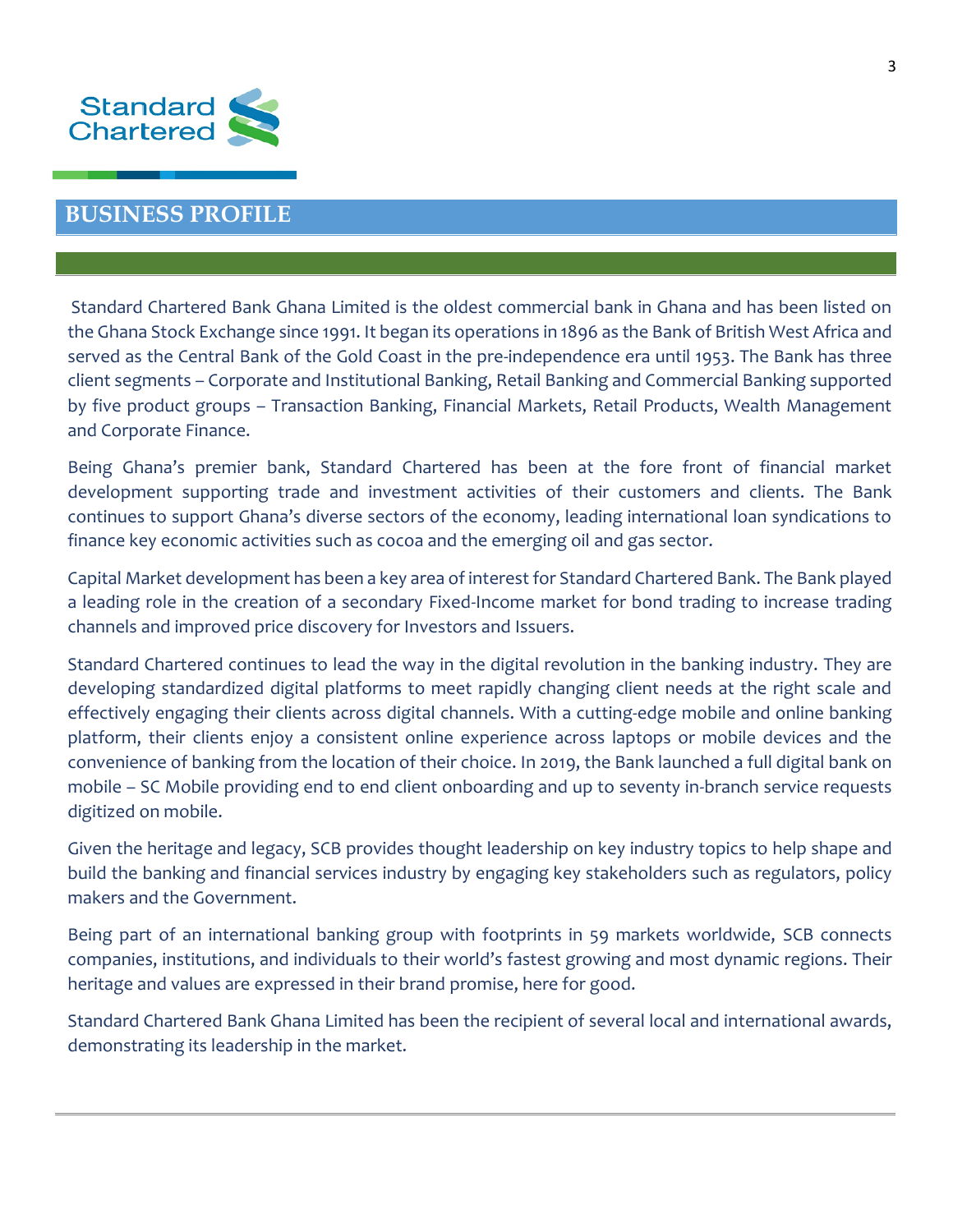# **Equity Highlight**



| <b>Price</b>    | <b>Year High</b> | <b>Year Low</b> | 52-Week High     |           | 52-Week High        | 200DMA     | 100DMA            |
|-----------------|------------------|-----------------|------------------|-----------|---------------------|------------|-------------------|
| 18.60           | 18.60            | 16.31           | 18.60            | 13.53     |                     | 17.33      | 18.38             |
| 50DMA           | 6-M change       | 3-M change      | <b>Max Price</b> |           | <b>Lowest Price</b> | <b>EPS</b> | <b>Book value</b> |
| 18.57           | 2.48%            | 2.20%           | 70.00            |           | 0.05                | 1.84       | 11.29             |
| Avg. Daily Vol. | Avg. Daily Val   |                 | <b>P/E Ratio</b> | P/B Ratio | <b>ROA</b>          | <b>ROE</b> |                   |
| 1,041           | 18,739           |                 | 10.11x           | 1.65x     | 2.67                | 16.33      |                   |

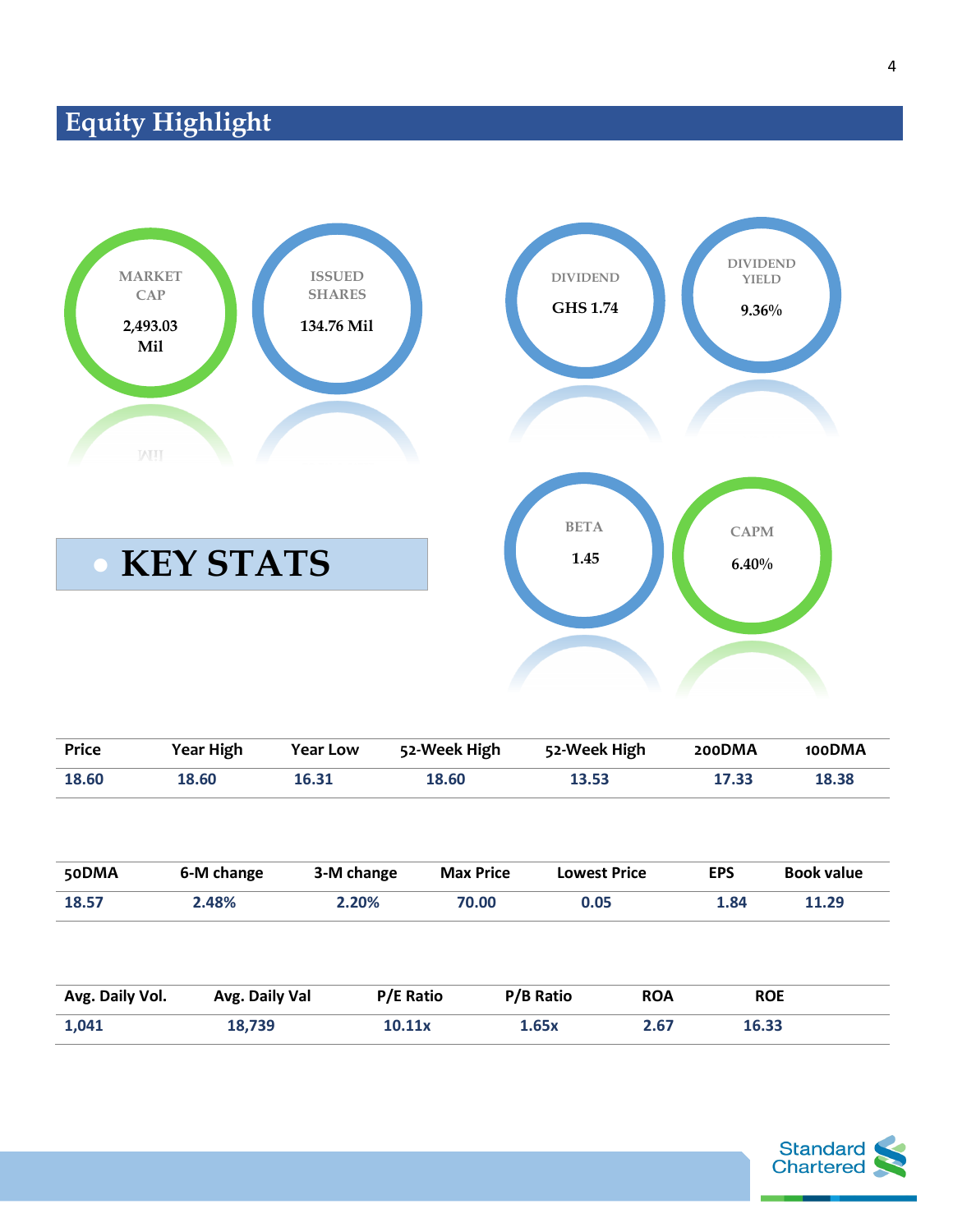# **PRICE PERFORMANCE OVERVIEW**

**AVERAGE DAILY TRADEDPRICE(GHS)(Y-0-Y)**

**2016 2017 2018 2019 2020 14.38 18.98 27.85 18.88 18.40 Price: Year-to-date (2021)**





5

SCB open the year (2021) at GHS16.31 and is currently trading atGHS18.60; representing a gain of 14.04%.

The current price of the company is its highest value traded in the past 52-weeks. The moving averages forecasts an upward trend of the stock.



### **5-Years Price movement**

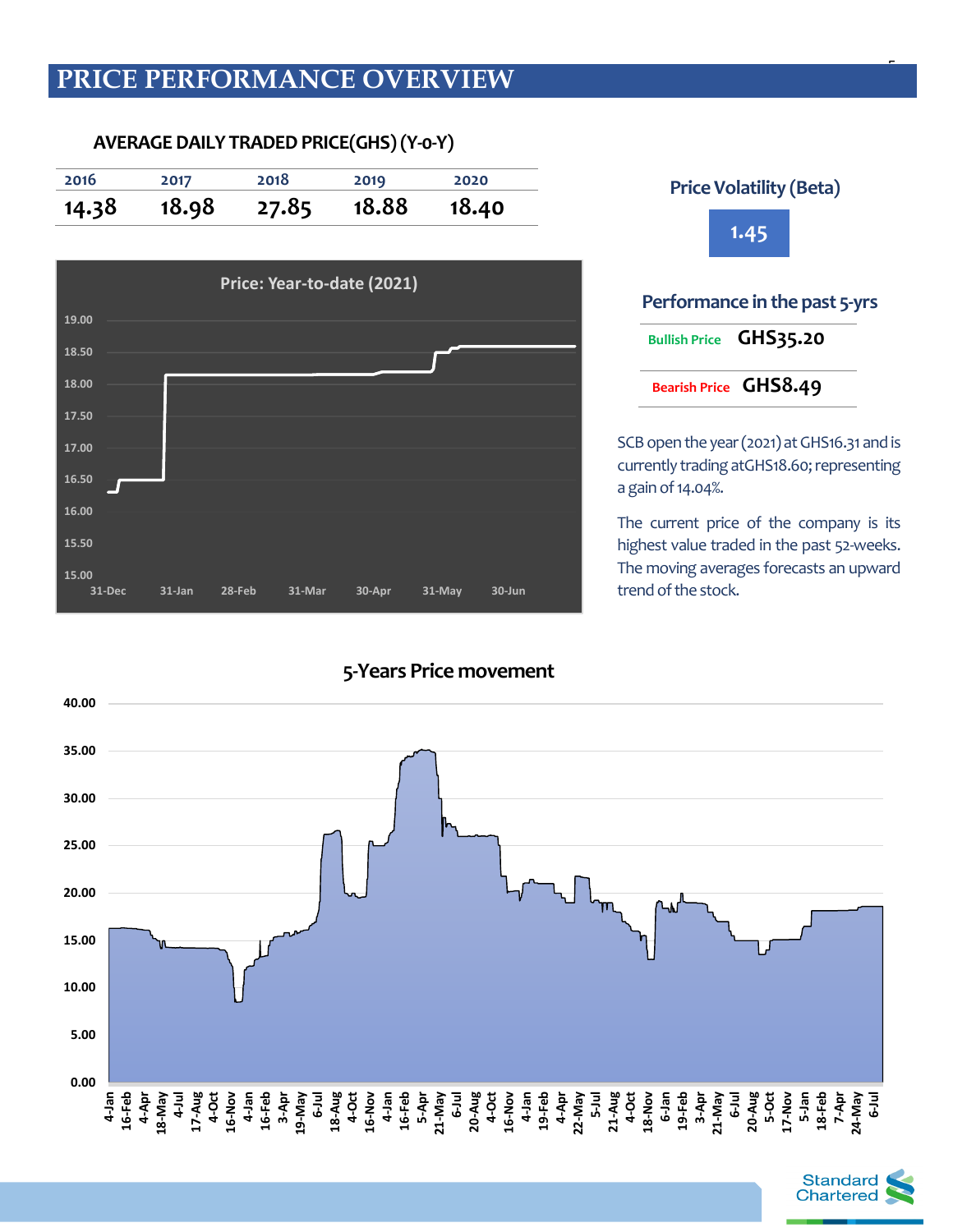## **INDUSTRY (BANKING) PRICE MOVEMENT**

| Indicator     | Price (GH¢) | <b>Year High</b> | <b>Year Low</b> | 52-week<br>High | 52-week<br>Low | 200 Days | 100 Days | 50 Days |
|---------------|-------------|------------------|-----------------|-----------------|----------------|----------|----------|---------|
| <b>ACCESS</b> | 3.49        | 4.39             | 3.49            | 4.39            | 3.49           | 4.16     | 3.97     | 3.65    |
| <b>ADB</b>    | 5.06        | 5.06             | 5.06            | 5.06            | 5.06           | 5.06     | 5.06     | 5.06    |
| <b>CAL</b>    | 0.70        | 0.84             | 0.60            | 0.84            | 0.60           | 0.72     | 0.73     | 0.71    |
| <b>EGH</b>    | 7.30        | 7.30             | 7.00            | 7.50            | 4.96           | 6.69     | 7.03     | 7.01    |
| ETI           | 0.06        | 0.08             | 0.05            | 0.08            | 0.05           | 0.07     | 0.07     | 0.07    |
| <b>GCB</b>    | 5.39        | 5.40             | 4.05            | 5.40            | 3.60           | 4.56     | 5.03     | 5.37    |
| <b>RBGH</b>   | 0.45        | 0.45             | 0.41            | 0.45            | 0.40           | 0.43     | 0.45     | 0.45    |
| <b>SCB</b>    | 18.60       | 18.60            | 16.31           | 18.60           | 13.53          | 17.33    | 18.38    | 18.57   |
| <b>SOGEGH</b> | 0.95        | 0.95             | 0.64            | 0.95            | 0.62           | 0.76     | 0.85     | 0.91    |
| <b>TBL</b>    | 0.34        | 0.34             | 0.30            | 0.34            | 0.34           | 0.34     | 0.34     | 0.34    |

### **YEAR TO DATE PRICE MOVEMENT**

# **Volumes and Values**

**Volumes traded between (2016-2020)**

**4.90 Mil.**

Volumes traded between January and July 2021 is **142,554.**





## **Values traded between (2016-2020)**

# **GHS94.1 Mil.**

Values traded between January and July 2021 is GHS**2,560,701.**





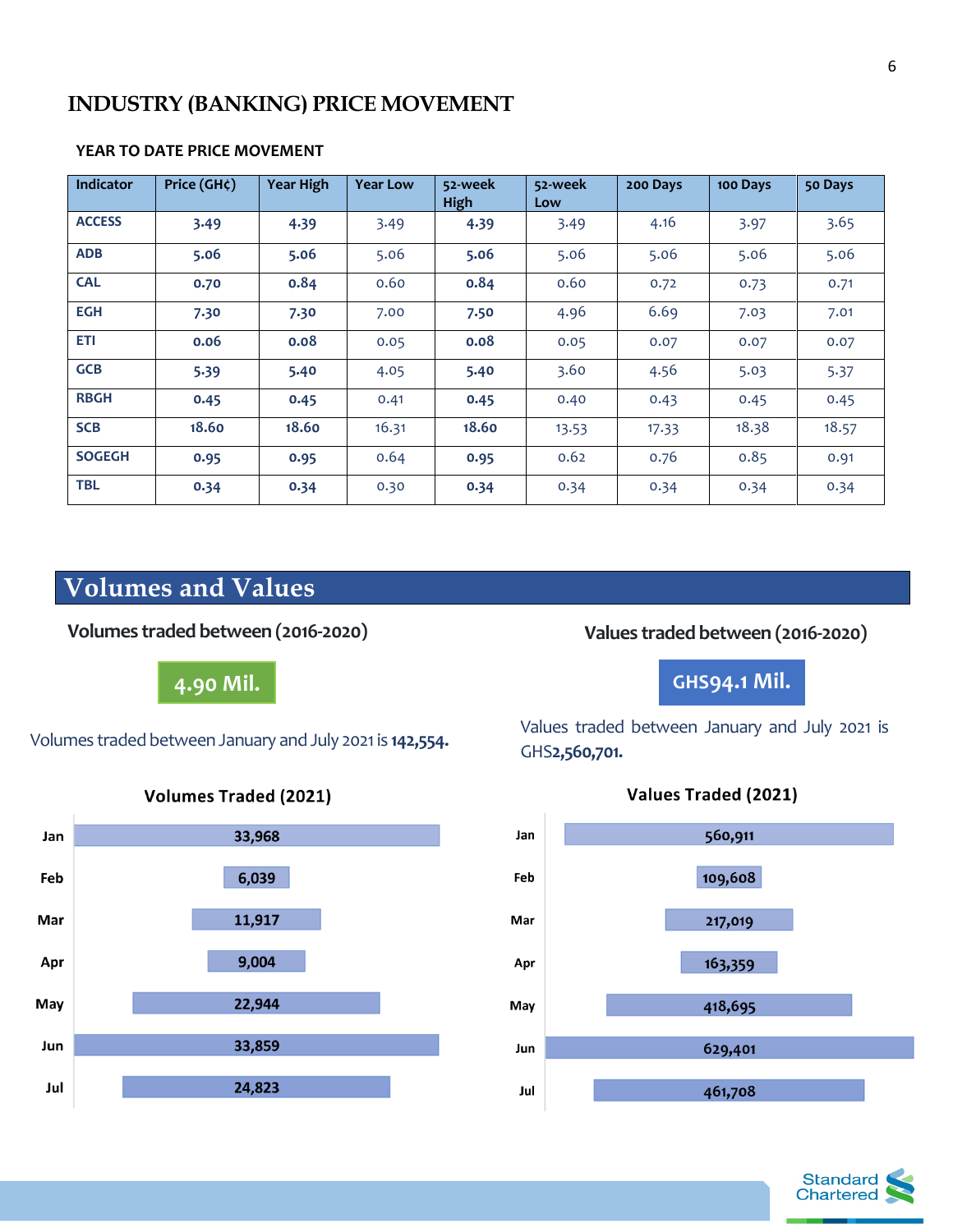# Valuation

# **Book value per share (BVPS)**

 **CURRENT (BVPS) 11.29 5-YR AVG. (BVPS) 9.10**

Book value per share (BVPS) is the ratio of equity available to common shareholders divided by the number of [outstanding shares.](https://www.investopedia.com/terms/o/outstandingshares.asp) This signifies the minimum value of a company's equity and measures the [book value](https://www.investopedia.com/terms/b/bookvalue.asp) of a firm on a per-share basis.

BVPS is used mainly by stock investors to evaluate a company's stock price.

The current book value of the company is GHS11.29; this is 64.75% or GHS7.31lower than the current price of GHS18.60.

# **Q2 2017 Q2 2018 Q2 2019 Q2 2020 Q2 2021** 6.91 9.00 7.72 10.59 **11.29 HISTORICAL (BVPS)**



# **Price to Book Value (P/B Ratio)**

| <b>CURRENT P/B Ratio</b> | <b>HISTORICAL AND CURRENT (P/B Ratio)</b> |                     |                     |                                 |                                 |  |  |
|--------------------------|-------------------------------------------|---------------------|---------------------|---------------------------------|---------------------------------|--|--|
| 1.65X                    | Q <sub>2</sub> 2017                       | Q <sub>2</sub> 2018 | Q <sub>2</sub> 2019 | Q <sub>2</sub> 20 <sub>20</sub> | Q <sub>2</sub> 20 <sub>21</sub> |  |  |
| 5-YR AVERAGE P/B Ratio   | 2.45                                      | 2.81                | 2.47                | 1.46                            | 1.65                            |  |  |
| <b>2.17X</b>             |                                           |                     |                     |                                 |                                 |  |  |

price-to-book ratio (P/B ratio) compares a firm's share price to its book value. It is calculated by dividing the company's stock price per share by its [book value per share](https://www.investopedia.com/terms/b/bookvaluepercommon.asp) (BVPS). The market value of equity is typically higher than the book value of a company. P/B ratio is used by investors to identify potential investments.

The P/B ratio of SCB is 1.65x. This implies that's the price of the stock is 1.6x its book value per share. The current P/B ratio is the company's second-lowest record in 5-years.

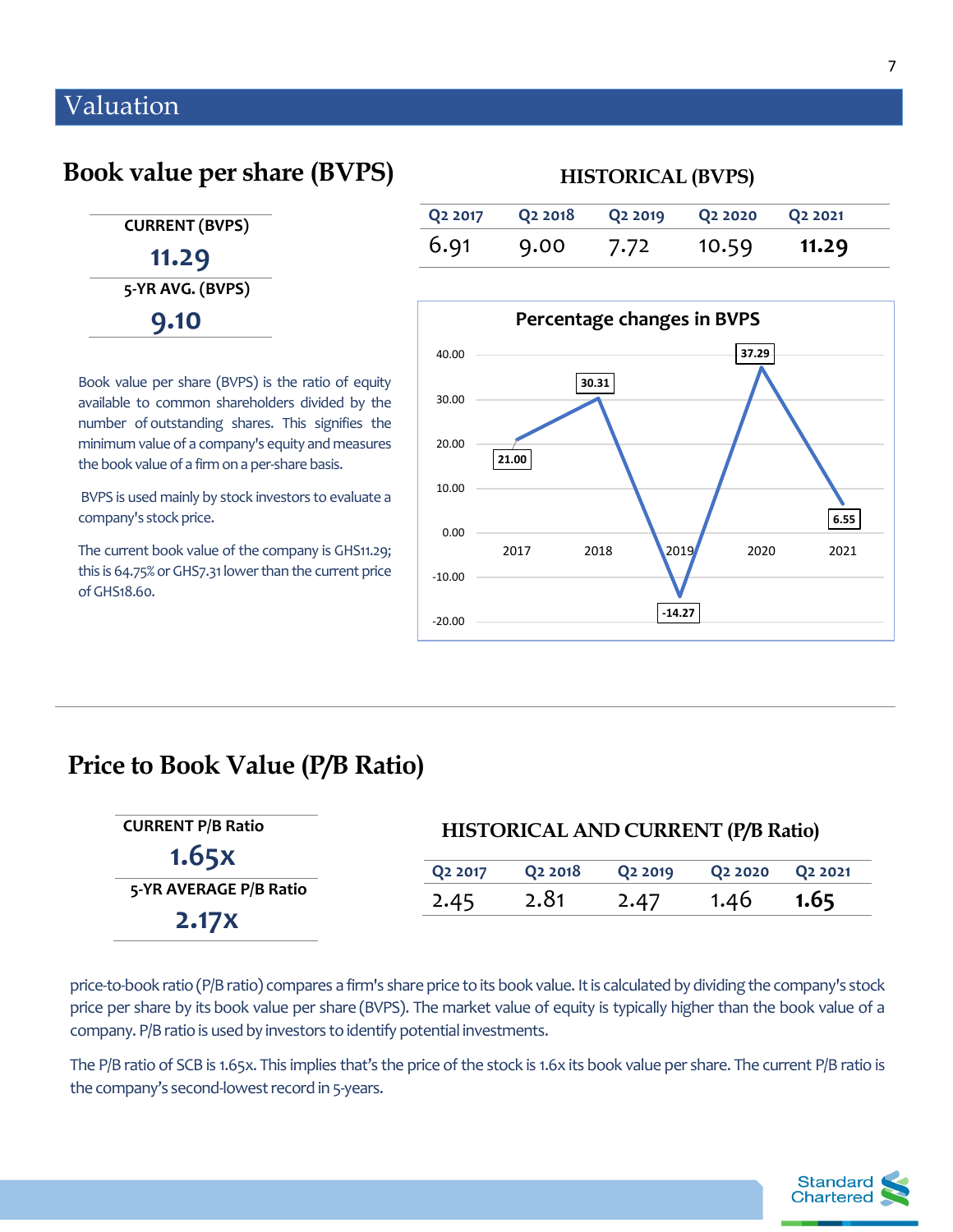# **Earnings Per Share (EPS)**

### **CURRENT EPS**

 **1.84 5-YR AVERAGE EPS 1.39**

Earnings per share (EPS) is calculated as a company's profit divided by the outstanding shares of its common stock. The resulting number serves as an indicator of a company's profitability.

The earnings per share (GHS1.84) reported in Q2 2021 is the company's highest return in our 5-years review. Earnings per share's 5 year growth rate is 10.26%.

# **HISTORICAL (EPS)**

|      |      |      | Q2 2017 Q2 2018 Q2 2019 Q2 2020 Q2 2021 |      |
|------|------|------|-----------------------------------------|------|
| 1.37 | 1.19 | 0.99 | 1.54                                    | 1.84 |



# **Price To Earnings Per Share (P/E Ratio)**

**CURRENT P/E Ratio 10.11x 5-YR AVG. P/E Ratio 14.59**

The price-to-earnings ratio (P/E ratio) is a ratio for valuing a company. This is calculated by measuring its current share price relative to its per-share earnings [\(EPS\)](https://www.investopedia.com/terms/e/eps.asp).

The current 10.11x p/e ratio is the company's secondlowest P/E ratio in 5-years. The p/e ratio implies that the price of the stock is 10.11x times the earnings, or an investor is willing to pay GHs10.11 for the current GHs1.84 earnings per share. The current 10.11x p/e ratio shows a decline in share price when compared to the 5-years average of 14.59x.

### **HISTORICAL P/E Ratio**

|  | Q2 2017 Q2 2018 Q2 2019 Q2 2020 Q2 2021 |  |
|--|-----------------------------------------|--|
|  | 12.36 21.22 19.21 10.06 10.11           |  |

# **11.95 71.70 -9.46** 2019 **-47.61**  $- 0.43$ -60.00 -40.00 -20.00 0.00 20.00 40.00 60.00 80.00 2017 2018 2020 2021 **Percentage change in P/E Ratio**

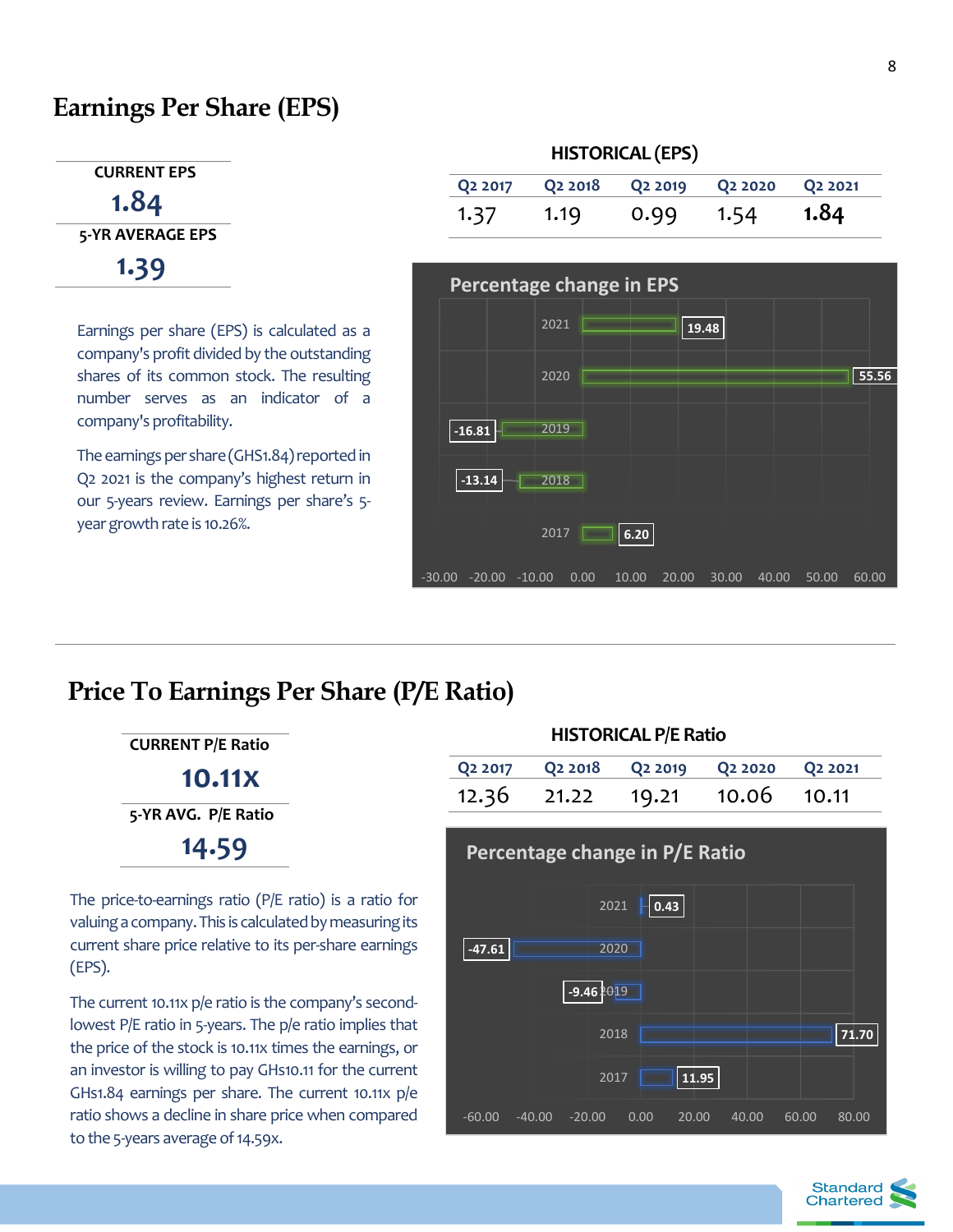# **Dividend Payment**

# **Historical Dividends**

| 2016<br>1.12 | 2017<br>-                | 2018<br>1.04 | 2019<br>1.56 | 2020<br>1.74 | 5-Yr Av. Dividend<br>GHS1.09 | Dividend grew by 202.7% between 2015 and<br>2017. Dividend paid in the last 3-years has an<br>average growth rate of 18.13%, and 30.77%<br>growth rate in the last 2-years. |
|--------------|--------------------------|--------------|--------------|--------------|------------------------------|-----------------------------------------------------------------------------------------------------------------------------------------------------------------------------|
|              | Dividend Yield           |              |              |              | 5-Yr Av. Dividend yield      |                                                                                                                                                                             |
| 2016         | 2017                     | 2018         | 2019         | 2020         |                              |                                                                                                                                                                             |
| 0.07         | $\overline{\phantom{a}}$ | 0.048        | 0.104        | 0.094        | $GHS$ 0.063                  | Dividend yield grew by 95.197% between 2018<br>and 2020.                                                                                                                    |

9



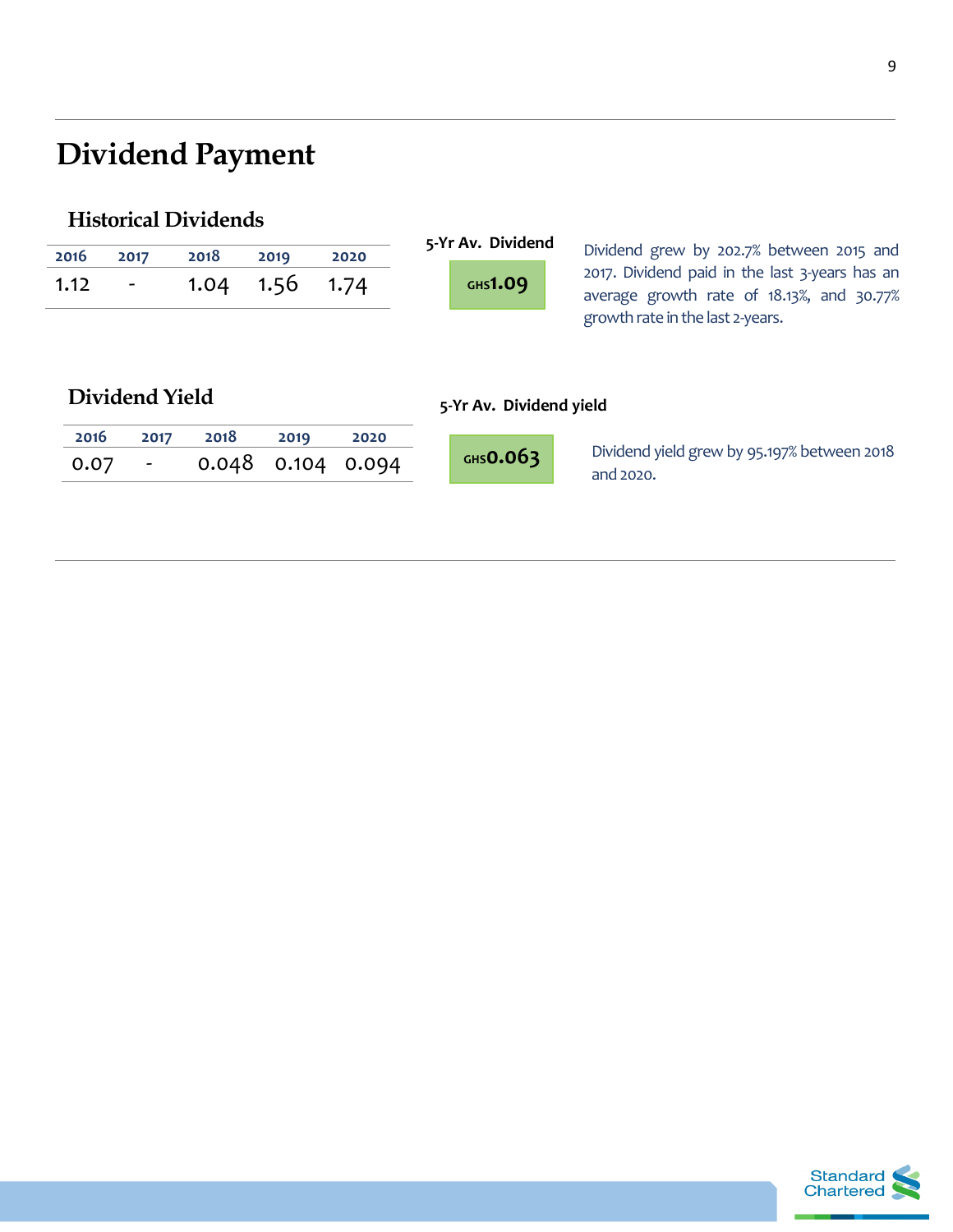# **Financial Performance Review**

| Income statement                                 | Q <sub>2</sub> 2017.<br>GHC'000 | Q2 2018.<br>GHC'000 | Q2 2019.<br>GHC'000 | Q2 2020.<br>GHC'000 | Q2 2021.<br><b>GHC'000</b> | 5-year av.<br>Growth $(\%)$ |
|--------------------------------------------------|---------------------------------|---------------------|---------------------|---------------------|----------------------------|-----------------------------|
| Net interest income                              | 229,325                         | 238,459             | 282,601             | 289,317             | 307,881                    | 7.55                        |
| Operating income                                 | 326,907                         | 357,539             | 415,496             | 477,213             | 538,154                    | 12.65                       |
| Profit before income tax                         | 226,674                         | 196,987             | 190,088             | 297,792             | 369,451                    | 15.11                       |
| Profit after tax                                 | 158,672                         | 137,891             | 133,062             | 208,454             | 248,395                    | 13.06                       |
| Earnings per share                               |                                 |                     |                     |                     |                            |                             |
| <b>Basic</b>                                     | 1.37                            | 1.19                | 0.99                | 1.54                | 1.84                       | 10.26                       |
| <b>Diluted</b>                                   | 1.37                            | 1.19                | 0.99                | 1.54                | 1.84                       | 10.26                       |
| <b>Statement of Financial</b><br><b>Position</b> | Q2 2017.<br>GHC'000             | Q2 2018.<br>GHC'000 | Q2 2019.<br>GHC'000 | Q2 2020.<br>GHC'000 | Q2 2021.<br>GHC'000        | 5-year av.<br>Growth $(\%)$ |
| Total asset                                      | 4,508,860                       | 5,584,499           | 6,960,981           | 8,372,613           | 9,303,175                  | 18.70                       |
| Loans and advances to<br>customers               | 1,364,822                       | 1,242,429           | 1,429,246           | 1,796,372           | 1,837,789                  | 11.46                       |
| Deposits from customers                          | 3,239,078                       | 4,178,742           | 4,588,803           | 5,367,677           | 5,954,844                  | 16.91                       |
| Total equity                                     | 797,829                         | 1,039,686           | 1,039,810           | 1,427,535           | 1,520,981                  | 19.03                       |
| <b>Total liability</b>                           | 797,829                         | 1,039,686           | 1,039,810           | 1,427,535           | 1,520,981                  | 18.85                       |

| <b>Key ratio</b>       | Q <sub>2</sub> 2017.<br>GHC'000 | Q <sub>2</sub> 2018.<br>GHC'000 | Q <sub>2</sub> 2019.<br>GHC'000 | Q <sub>2</sub> 20 <sub>20</sub> .<br>GHC'000 | Q <sub>2</sub> 20 <sub>21</sub> .<br><b>GHC'000</b> |
|------------------------|---------------------------------|---------------------------------|---------------------------------|----------------------------------------------|-----------------------------------------------------|
| Liquidity Ratio        | 81.60                           | 85.57                           | $\overline{\phantom{a}}$        | 90.66                                        | 79.34                                               |
| Net profit margin      | 48.54                           | 38.57                           | 32.02                           | 43.68                                        | 46.16                                               |
| Return on asset        | 3.52                            | 2.47                            | 1.91                            | 2.49                                         | 2.67                                                |
| Return on equity       | 19.89                           | 13.26                           | 12.80                           | 14.60                                        | 16.33                                               |
| Capital Adequacy ratio | 23.69                           | 30.73                           |                                 | 30.58                                        | 24.19                                               |
| Non-performing loans   | 41.79                           | 48.16                           |                                 | 24.19                                        | 23.16                                               |

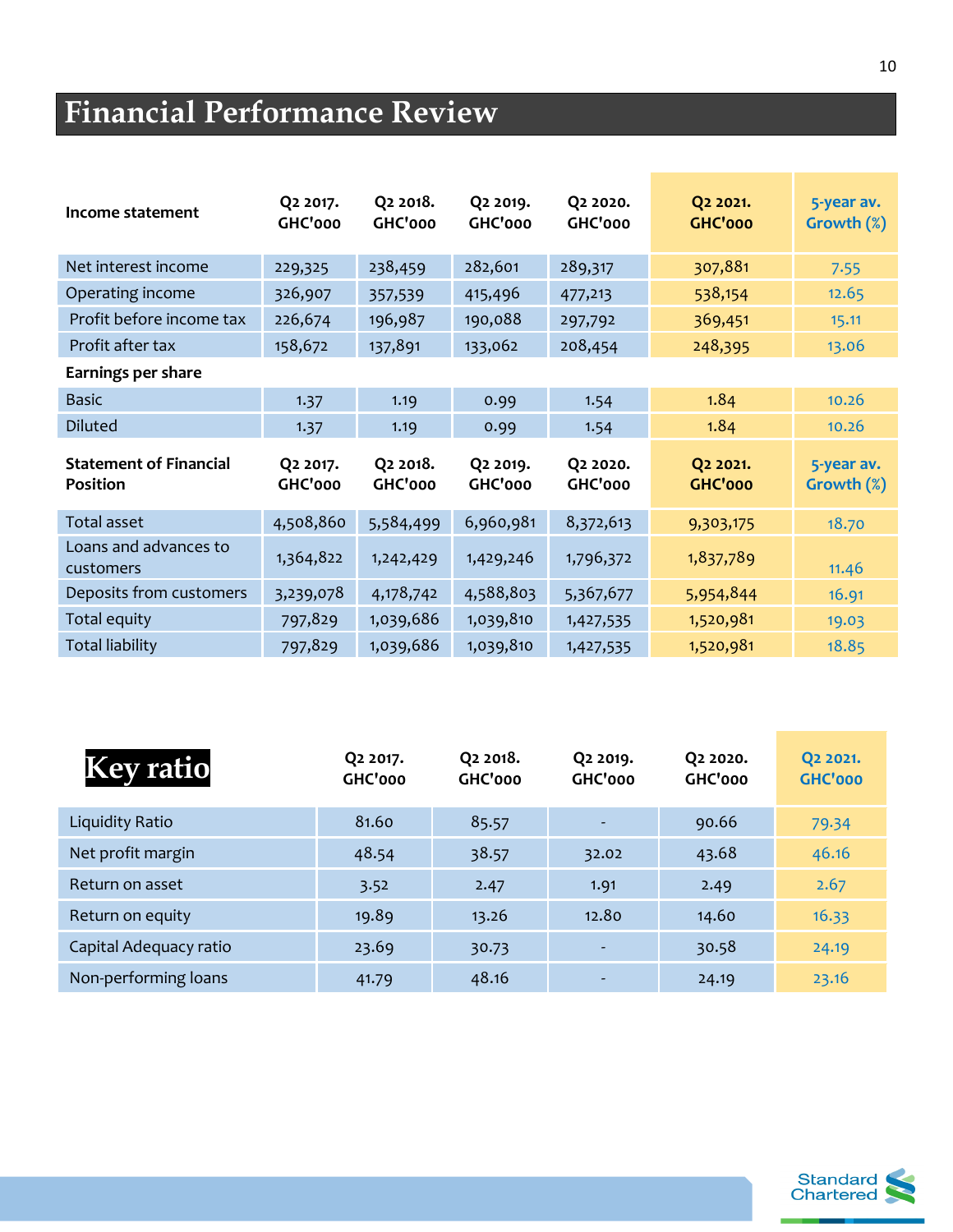# **REQUIRED RATE OF RETURNS (RRR)**

The required rate of return on the stock helps to determine the minimum amount of return an investor requires to make it worthwhile to own a stock, also referred to as the "cost of equity"

In arriving at our opinions, we used the following models: Dividend discount model (Gordon Growth Model), average price performance over the past 5years, Risk premium, Required Rate of Return using the **capital asset pricing model formula:** Cost of equity = Risk free rate of return + Premium expected for risk. Cost of equity = Risk free rate of return + Beta × (market rate of return – risk free rate of return).



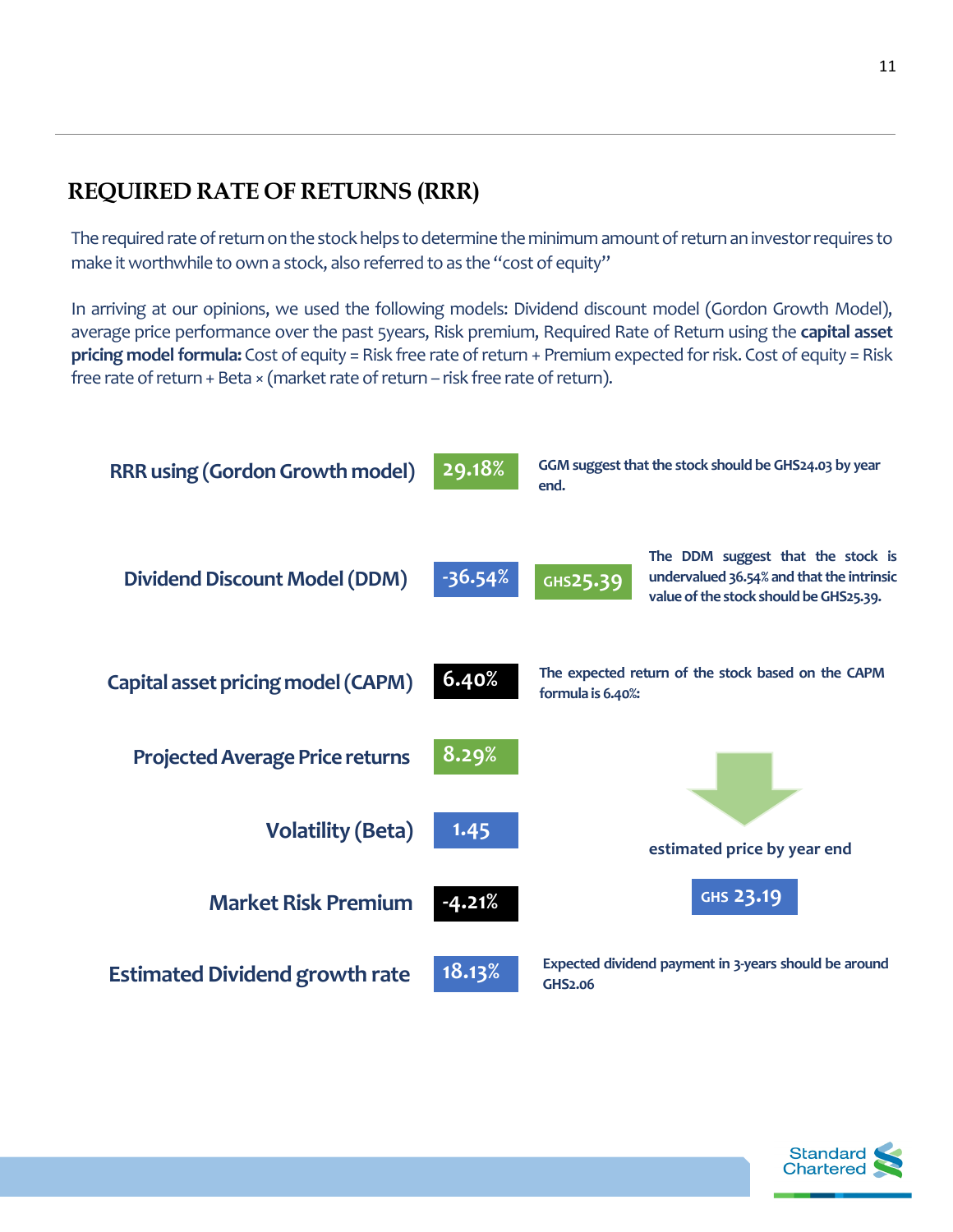# **Analyst Opinion**

|                               | <b>STRONG BUY</b> | <b>BUY</b> |                       | <b>HOLD</b> | <b>SELL</b> | <b>STRONG SELL</b> |                                |
|-------------------------------|-------------------|------------|-----------------------|-------------|-------------|--------------------|--------------------------------|
| <b>LOWEST</b><br><b>PRICE</b> |                   |            |                       |             |             |                    | <b>HIGHEST</b><br><b>PRICE</b> |
| 0.05                          |                   |            | 18.60                 |             |             |                    | 70.00                          |
|                               |                   |            | Standard<br>Chartered |             |             |                    |                                |

### **Standard Chartered Bank's Growth.**

- The Bank's revenue has grown significantly by 334.23% over the last 10-years, 64.62% over the last 5-years, and 29.52% over the last 3-years.
- Deposit from customers has improved by 245.83% in 10-years, 83.84% in 5-years, and 29.77% in 3-years.
- Net profit has surged 333.35% over the past 10-years, 56.55% over the past 5-years, and 86.68% in 3-years.
- Shareholders' equity growth; (**10-years:** 626.06%), (**5-years:** 90.64%), and (**3-years:** 46.27%).
- Total asset base growth; (**10-years:** 22.74%), (**5-years:**106.33%), and (**3-years:** 33.65).
- Dividend growth;(**10-years:** 207.21%), (**5-years:** 55.36%), and (**3-years:** 67.31%).
- Earnings per share growth; (**5-years:** 34.31%), and (**3-years:** 85.86%).

A company's growth is key concern to small, medium, and long-term investors. The above shows Standard Chartered bank's strength, growth concern and dedication toward a solid and improved company performance going forward.

Besides its longevity on the Ghana Stock Exchange, Standard Chartered Bank has proven itself over the years as a good stock to buy with a strong financial position, frequent dividend payment, and an impressive market return. Investor's sentiment in the stock has grown over the years thereby making SCB share one of the most liquid and traded stocks on the Ghana stock market.

Considering the current 10.11x p/e ratio which shows a decline in share price when compared to the 5-years average of 14.59x, the dividend discount model of -36.54% which indicates that the share is undervalued, the required rate of return using Gordon's Growth model (29.18%), and the beta of the stock (1.45) among other parameters used shows that SCB share price is undervalued, and we expect it to be trading higher than the current GHS18.60.

Based on our estimation we forecasted the share price to be trading around GHS23.19 by year end. We therefore suggest SCB as a **"BUY"** for medium-term and long-term investment.

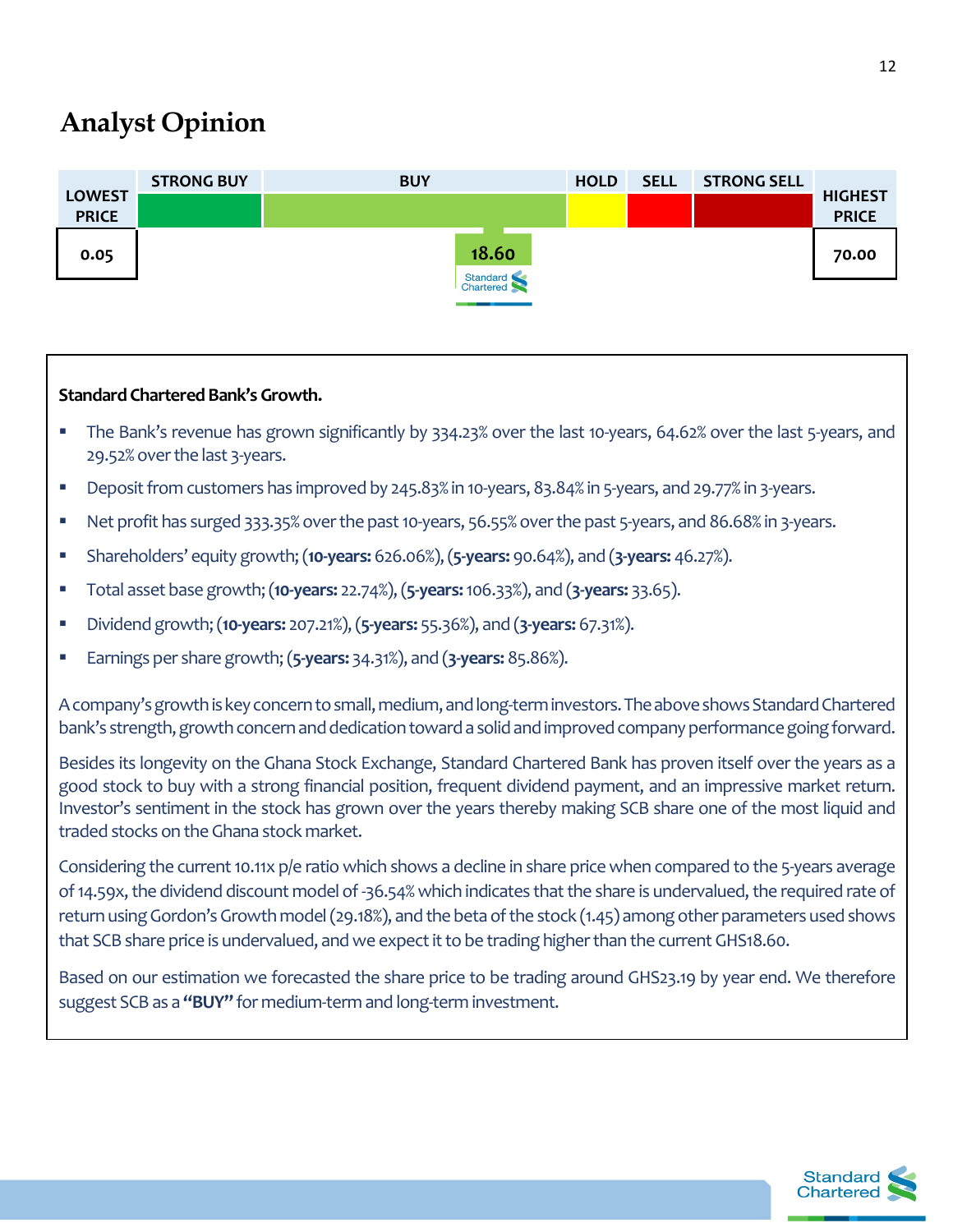### **Multiples for value Estimation**

Before arriving at an opinion, we estimated the intrinsic value of these companies as well as several trading multiples: including historical, recent, and estimated earnings per share; historical and estimated average price to earnings ratios; historical and estimated dividend per share; historical and recent dividend payout ratios; book value per share, average price to book ratio, historical and projected price movement, dividend discount model, Beta of the stock, etc.

The above approach is purely quantitative and may not reflect the likely events on the market. Therefore, qualitative consideration was also used to support our opinion.

### **Below are factors which may affect our projections.**

Huge volumes transfer of shares over a period, insider dealings, changes in revenue and profitability of the company published at a given point. Significant changes in dividend payout ratioandP/E ratios, expected required rate of returns. Traders' discretion and opinions on the price, publicly published news of the company at any given time.

# **OTHER COMPANIES UNDER REVIEW BY UMB STOCKBROKERS LTD**



### **Disclaimer**

This document is not intended to be an offer, or a solicitation of an offer for the sale or purchase of any security. The information and opinions contained in this document have been compiled from or arrived at in good faith from sources believed to be reliable. Whilst care has been taken in preparing this document, no representation is given and no responsibility or liability is accepted by UMB Stockbrokers, any member of UMB Stockbrokers as to the accuracy of the information contained herein. All opinions and estimates contained in this report may be changed after publication at any time without notice.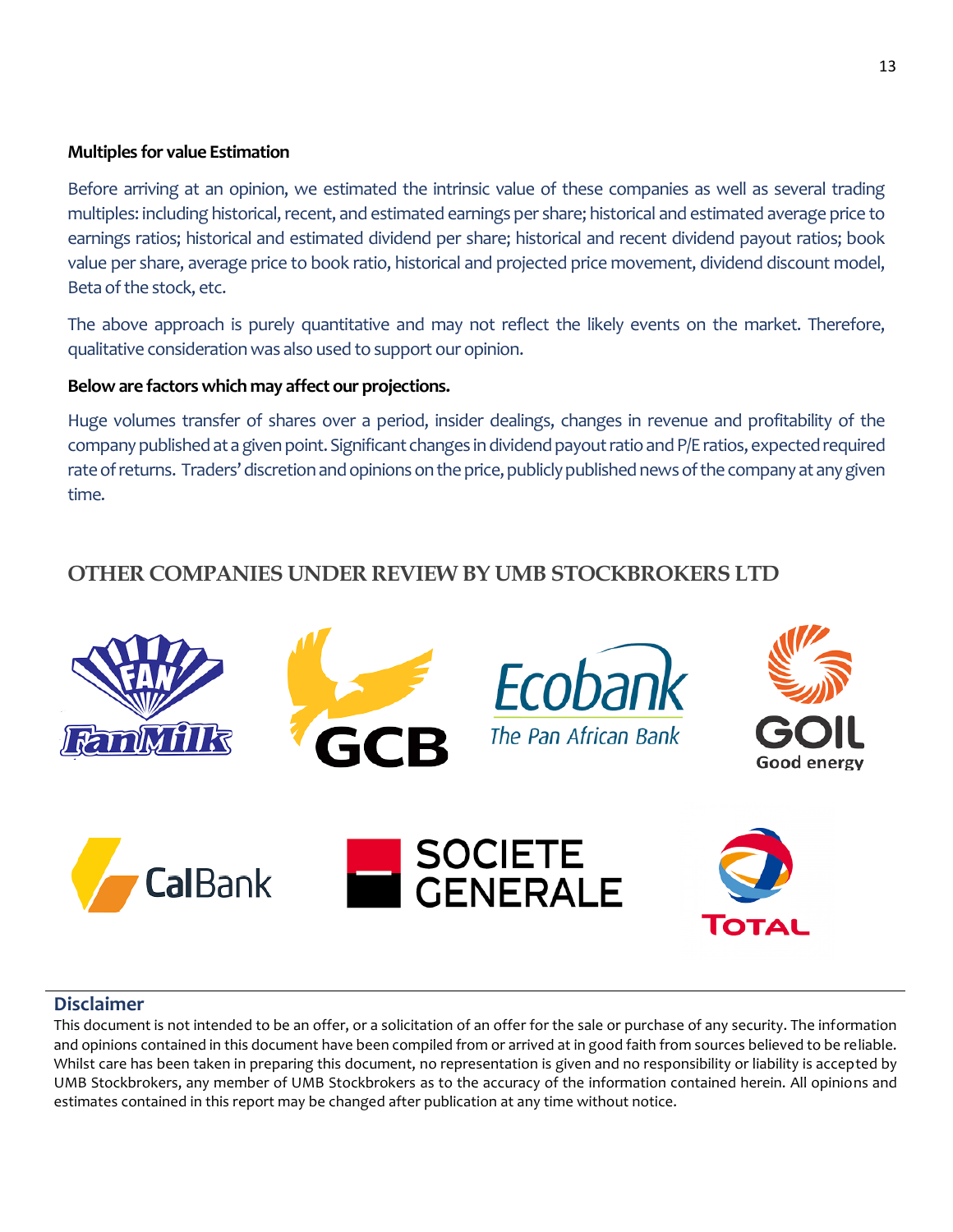# **ABOUT UMBS**

### **CORPORATE PROFILE**



UMB Stockbrokers Limited (UMBS) a Licensed Dealing Member of the Ghana Stock Exchange (GSE), was established in 1975 and has been a pioneer dealer on the GSE. We are licensed by the Securities and Exchange Commission (SEC) as a Broker-Dealer.

Our current line of business includes the provision of brokerage services, equity research, Corporate Finance and Advisory Services, Sponsoring of Stock Exchange listings, Portfolio Management and Share Valuation.

Over the years, we have been a key player in the capital market in Ghana having sponsored the listings of a significant number of companies on the stock market. Notable, amongst these are the Initial Public Offers of SIC, GOIL and the mergers of SG-SSB and Anglo-Gold Ashanti.

We have also assisted most of the listed companies in undertaking corporate actions such as Rights Issues and Bonus Issue, etc.

### **OUR BUSINESS**

UMB Stockbrokers Ltd offers tailor-made corporate finance and advisory solutions to private and institutional clients, and to government ministries, departments, and agencies. Being one of Ghana's premier investment banks with over four decades of experience, we have executed several successful transactions in Ghana and have made significant contributions toward the development of the Ghanaian capital market.

We have a rich clientele base and strong relationships with the stakeholders in Ghana's capital market.

### **SERVICES**

### *Corporate Finance and Advisory*

The corporate finance and advisory team combine its wealth of financial, commercial, and technical expertise to provide a full range of advisory services to assist clients evaluate an opportunity or execute a transaction. We develop and offer tailor- made corporate finance and advisory solutions to both individual and institutional clients across several sectors including financial (banking and insurance), real estate, manufacturing, pharmaceutical, agribusiness, education, and transportation just to mention a few.

### *Capital Markets*

### *Debt Capital Markets*

Our Debt Capital Markets (DCM) solutions include debt origination, structuring, syndication, and issuance. The DCM team efficiently delivers innovative solutions to assist clients to raise debt from the Ghanaian market. Our comprehensive range of solutions enables our clients to leverage debt to spur their growth, execute acquisitions, restructure existing debt, and ultimately enhance shareholder value.

### *Equity Capital Markets*

Our Equity Capital Market (ECM) solutions to institutions seeking to raise equity or quasi-equity include financial advisory and issuing house services for initial public offers (IPO), private placements by listed and unlisted companies, and additional equity raising. Through collaborations with our affiliate company UMB Stockbrokers, we have successfully executed several IPOs and private placements in the Ghanaian capital market